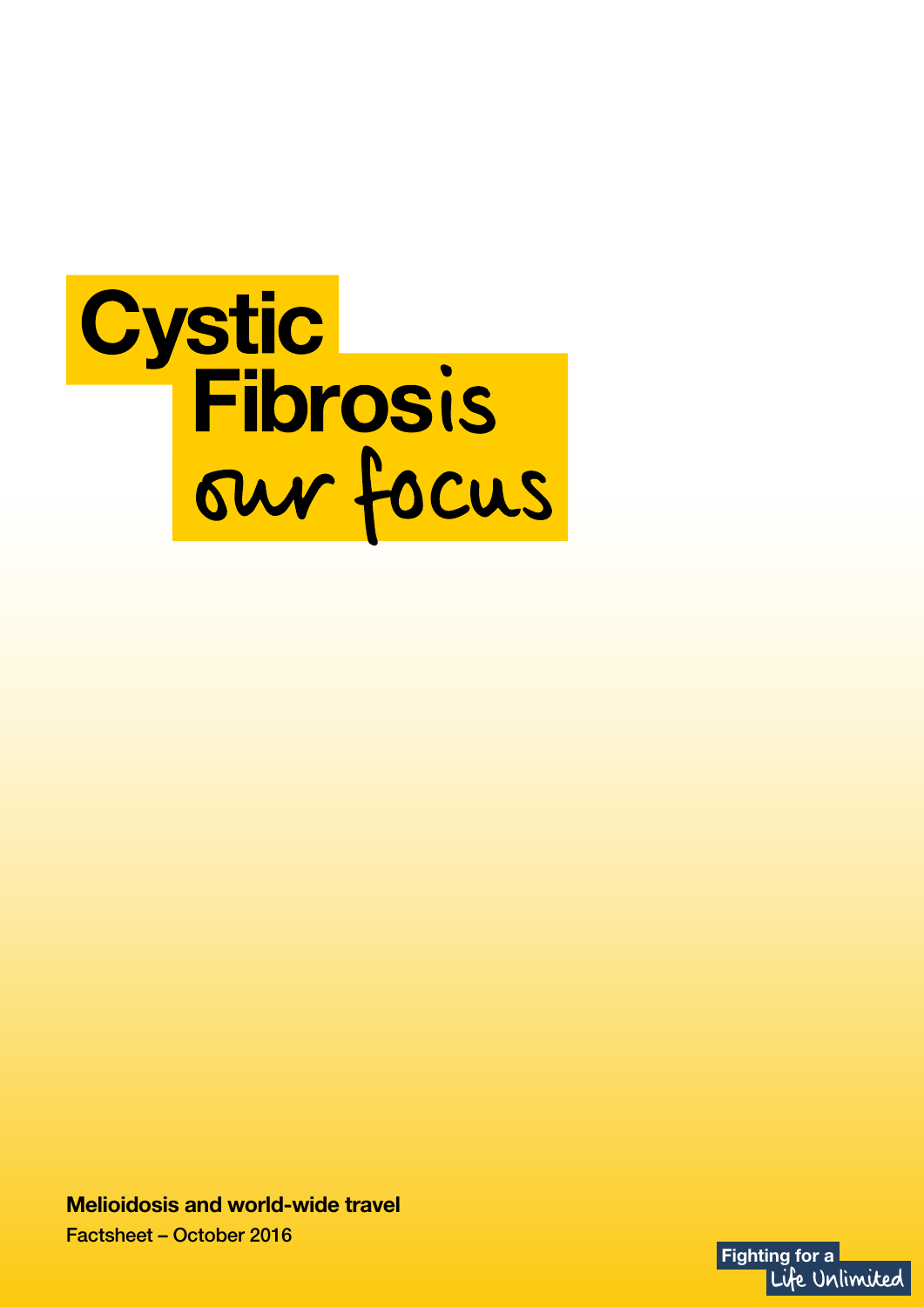# **Melioidosis and world-wide travel**

# **Introduction**

Melioidosis is a bacterial infection that can pose a risk to people with cystic fibrosis when visiting some countries. This factsheet explains where the bacterium, *Burkholderia pseudomallei*, is found, how to protect against infection and what to do if infection is suspected.

Originally written by Dr Tyrone Pitt, Microbiologist, Central Public Health Laboratory London and approved by the Cystic Fibrosis Trust Medical Advisory Committee.

Reviewed and updated October 2016 by Prof Andrew Jones, University Hospital of South Manchester, Dr Dervla Kenna, Public Health England, Dr Andrew Simpson, Public Health England and Dr Miles Denton, Public Health England and Leeds Teaching Hospitals NHS Trust.

# **Contents**

| What is melioidosis?                                                  | 3 |
|-----------------------------------------------------------------------|---|
| <b>Risk factors for infection</b>                                     | 3 |
| Symptoms, diagnosis and treatment                                     | 4 |
| Burkholderia pseudomallei and CF                                      | 4 |
| What should I do if considering travelling to<br>high-risk countries? | 4 |
| <b>Further information</b>                                            | 5 |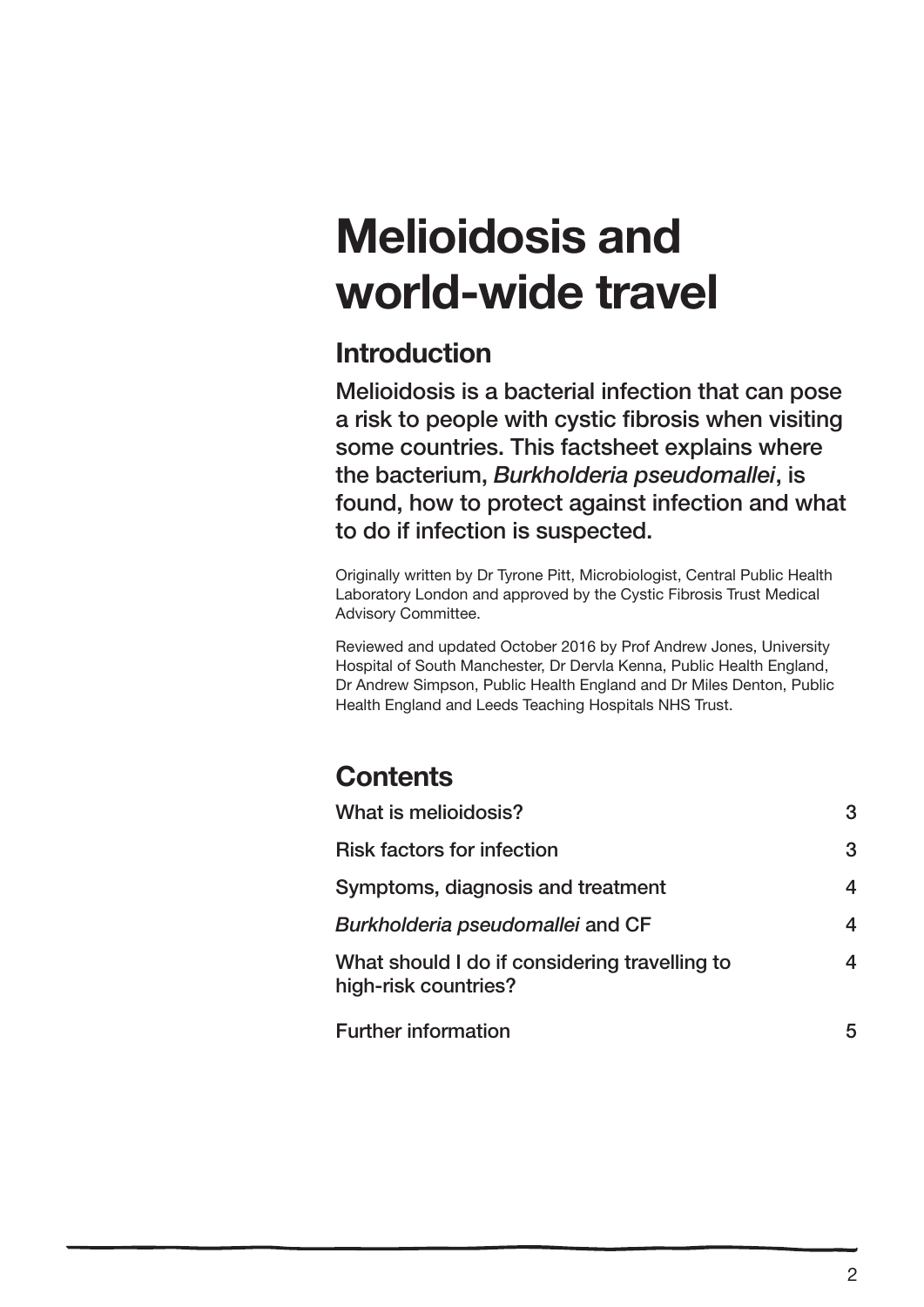As understanding of cystic fibrosis (CF) improves and new treatments become available, people with the condition are able to be increasingly adventurous in their choice of holiday destination. Improved management of respiratory health has led to longer journeys by air, to destinations that might previously not have been possible.

If you're considering foreign travel, you're advised to consult your CF team and be aware of the specific risks associated with some countries. A comprehensive and helpful internet site providing general travel health information for health professionals and the public is http://travelhealthpro.org.uk/.

# **What is melioidosis?**

Melioidosis is a potentially life-threatening infection caused by *Burkholderia pseudomallei*, a close relative of a group of more well-known *Burkholderia cepacia* complex, which also affects people with cystic fibrosis. You should be aware of the danger of contracting this infection when travelling to warm climates outside Europe, and in particular tropical areas, especially in South East Asia and Northern Australia. New evidence<sup>1</sup> suggests that B. *pseudomallei* may be found in the environment in parts of West and South Africa, parts of South America and some areas of the Caribbean; it may pose a risk to people travelling to these countries, especially during the rainy season.

# **Risk factors for infection**

The bacteria live in soil and surface water, particularly in rural areas such as rice paddy fields. Contact with contaminated soil and water (eg through getting mud into wounds or following near-drowning in fresh water) are major infection risks. Individuals with diabetes and/or renal failure are also particularly susceptible to this infection. The disease is highly seasonal, with most cases developing during the country's rainy season; it looks increasingly likely that infection can also be inhaled during the very heavy rain and strong winds of the monsoon season.

<sup>1</sup> Limmathurotsakul,D et al. (2016). Predicted global distribution of Burkholderia pseudomallei and burden of melioidosis. Nature Microbiology. 1(1), pp 1-5. Article number: 15008 DOI: 10.1038/NMICROBIOL.2015.8.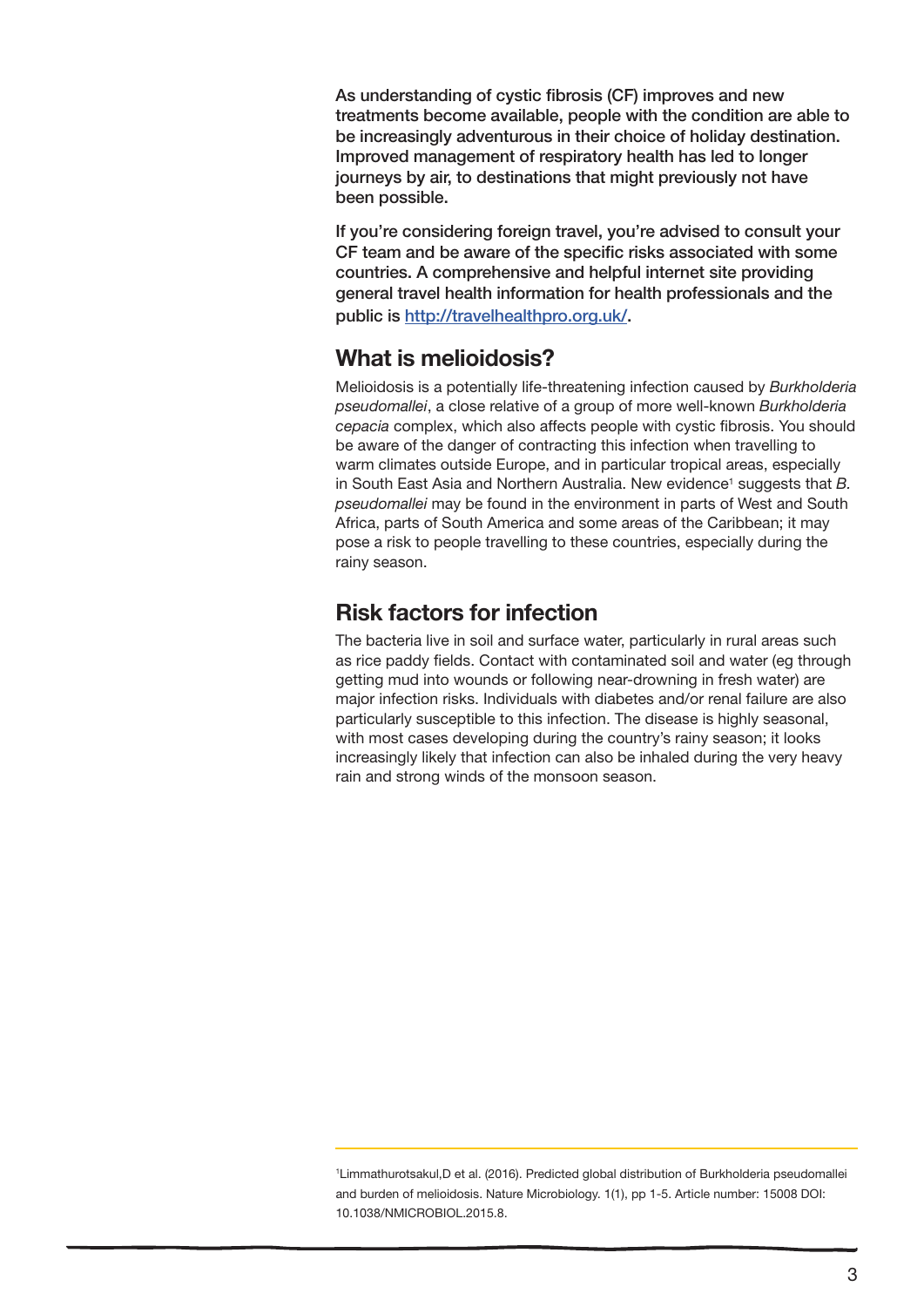# **Symptoms, diagnosis and treatment**

#### Symptoms

Melioidosis is often difficult to diagnose, as the symptoms are very variable and can include skin and soft tissue infections, pneumonia, abscesses, and a rapidly fatal form of blood poisoning. Following exposure to the organism the infection may lie dormant for months or several years before signs and symptoms appear.

### **Diagnosis**

Definitive diagnosis can be made by growing the bacteria from the body tissue/fluid of the infected person. When infected, the body produces antibodies to fight off the bacteria; a high level of antibodies in the blood also indicates infection, particularly in Europeans who have visited an area where the disease is common.

### **Treatment**

Antibiotics such as ceftazidime and imipenem are the treatments of choice for acute infections; these must be given by injection for a minimum of two weeks in severe cases. Sometimes much longer courses are needed. Following this, antibiotics such as co-trimoxazole and doxycycline are given orally for 12–20 weeks in order to reduce the risk of relapse, which is otherwise very common.

# *Burkholderia pseudomallei* **and CF**

*Burkholderia pseudomallei* infection has been identified in a small number of people with CF following visits to South East Asia and Northern Australia (where this infection is regularly found), but also to other countries with warm climates outside Europe. Some of these cases have occurred in people who are also infected with the *B. cepacia* complex. These people have generally had long-term lung infections that have progressed over months or years, rather than the short but overwhelming infections seen in people without cystic fibrosis. It is usually very difficult to eradicate the infection once it has been acquired. Although there have been reports of melioidosis being passed from one person with CF to another these are extremely rare and therefore there is no requirement to change standard cross-infection advice of not mixing with other people who have cystic fibrosis.

# **What should I do if considering travelling to high-risk countries?**

Although it is not possible to quantify the level of risk for individual travellers, people with CF are advised to avoid travel to rural areas of the country, particularly during the rainy season. This is advised if traveling to South East Asia, Northern Australia, parts of West and South Africa, parts of South America and parts of the Caribbean. It would be particularly advisable to avoid exposure to flooded areas, and to avoid going outside during heavy storms. If your respiratory health deteriorates following a trip to these areas, consult your CF team without delay and ensure that you give full details of your travel history.